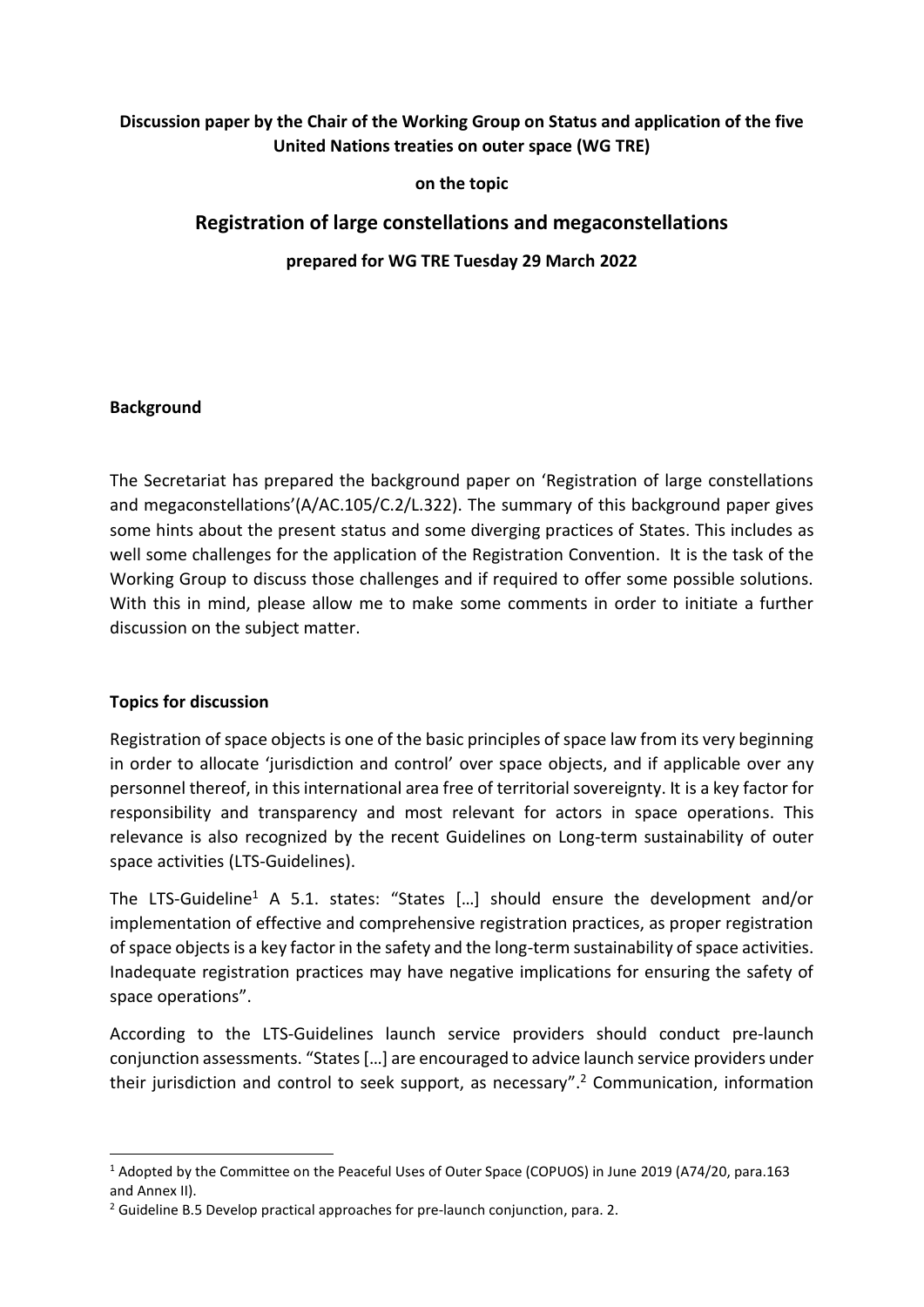exchange and a proactive assessment is demanded by the governmental as well as the private actor side

With the development of satellite constellations a large number of modular designed satellites form a network which produces the specific service and function as an interacting entity of objects. Instead of one operator behind one satellite, we now have an operator behind a dynamic fleet of a multitude of satellites, launched at different launch campaigns and with a regular replacement of single objects from time to time. With this development, there is a certain discrepancy between the multitude of objects forming one functional entity and the basic approach of the registration system to focus on objects placed in space, launch event by launch event.

A possible adjustment and further development of registration practice has to keep in mind as a necessary orientation the basic principles, and the more specific function and purpose of registration under space law.

The inherent logic of this approach - to focus on objects placed in space, launch event by launch event - is fundamental, since each launch event may result in a different constellation of launching States. The territory of a follow-up launch may change and the launch campaign may include space objects not forming part of a satellite constellation under construction. Therefore, in order to reflect the particularities of a satellite constellation in the registration system it seems necessary to concentrate on possible adjustments in the registration practice, without changing the system.

### **The way forward to a possible adjustment of the registration practice**

For satellite constellations an additional information approach seems to be unavoidable in order not to lose the publicity function of the UN register under a mass of single notifications. A registration of the constellation as such, as a functional entity, would be in contradiction to all basic principles of the registration system. The way out could be a connectivity in the information system. This information can be delivered under Part D of the UNOOSA registration template (Additional voluntary information).

The first registration of a space object (satellite) of a constellation under construction could be the focal point, indicating the envisaged constellation, its operator and a clear point of contact for all questions of emergency and collision avoidance. All follow-up registrations concerning the constellation could refer to this first basic information, which might be updated, if necessary. With this additional information, the functional connectivity of the multitude of objects (and corresponding registrations) of a constellation would become transparent.

A further aspect is the sheer mass of information for the registrar, timely processing issues and the specific responsibility of the operator and of the appropriate State behind. The operator and investor will have an up-to-date full picture of all satellites of a constellation already launched, non-functional objects and decayed satellites. It would be helpful to deliver and to link this information with the registration system. This up-to-date information tool could be an 'additional information' under Part D of the UNOOSA registration template, linked